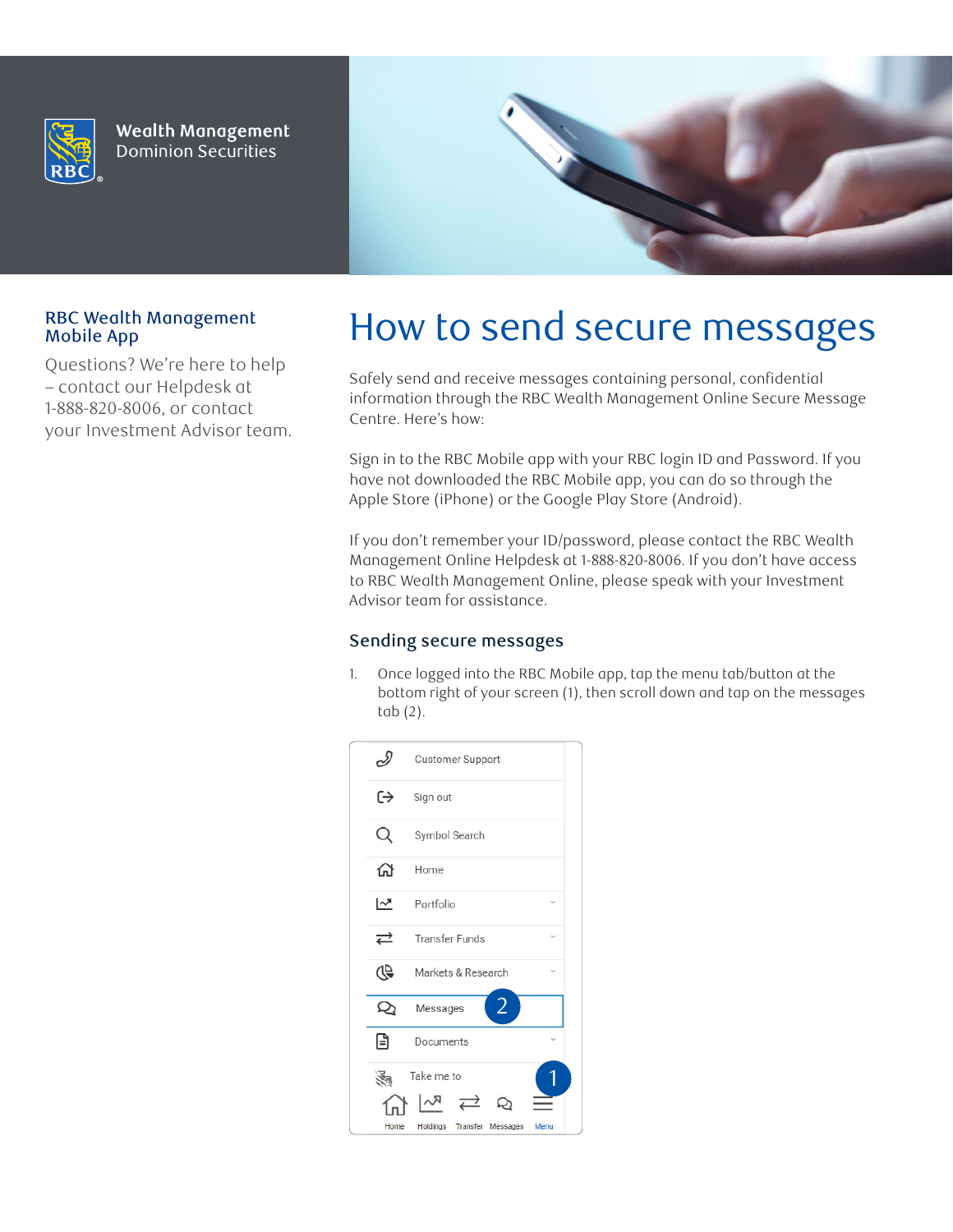#### 2. Tap on "New Message."

| Messages |                                       | <b>D</b> FAQs     |      |
|----------|---------------------------------------|-------------------|------|
|          | <b>New Message</b>                    |                   |      |
|          | New                                   | Viewed            | ⋋    |
| Date     | Subject                               |                   |      |
|          | You do not have any messages to view. |                   |      |
|          | <b>Previous</b>                       | Next              |      |
|          | C Royal Bank of Canada 2001 - 2021    |                   |      |
| Home     | Holdings                              | Transfer Messages | Menu |

3. Tap the drop-down menu (1) and choose who you want to send your message to. You can send a general inquiry (2) or message your RBC Wealth Management team (3).



4. Compose your message.

To add an attachment, tap "Select from Your Device" (1) or drag and drop (2) the attachment into the message.

To remove an attachment, tap the "X" to the right of the attachment (3). Please note, you can attach up to 7MB (including text) per message.



5. When you're ready, hit "Send" (4).

| To                                                       |
|----------------------------------------------------------|
| Jack Howland                                             |
|                                                          |
| Subject                                                  |
| Status of Transfer                                       |
| Message                                                  |
| Hi Jack,                                                 |
| Can you please let me know the status of<br>my transfer. |
| Thanks, Joe                                              |
|                                                          |
| Cancel                                                   |
|                                                          |
| Save as Draft                                            |
| 4                                                        |
| Send                                                     |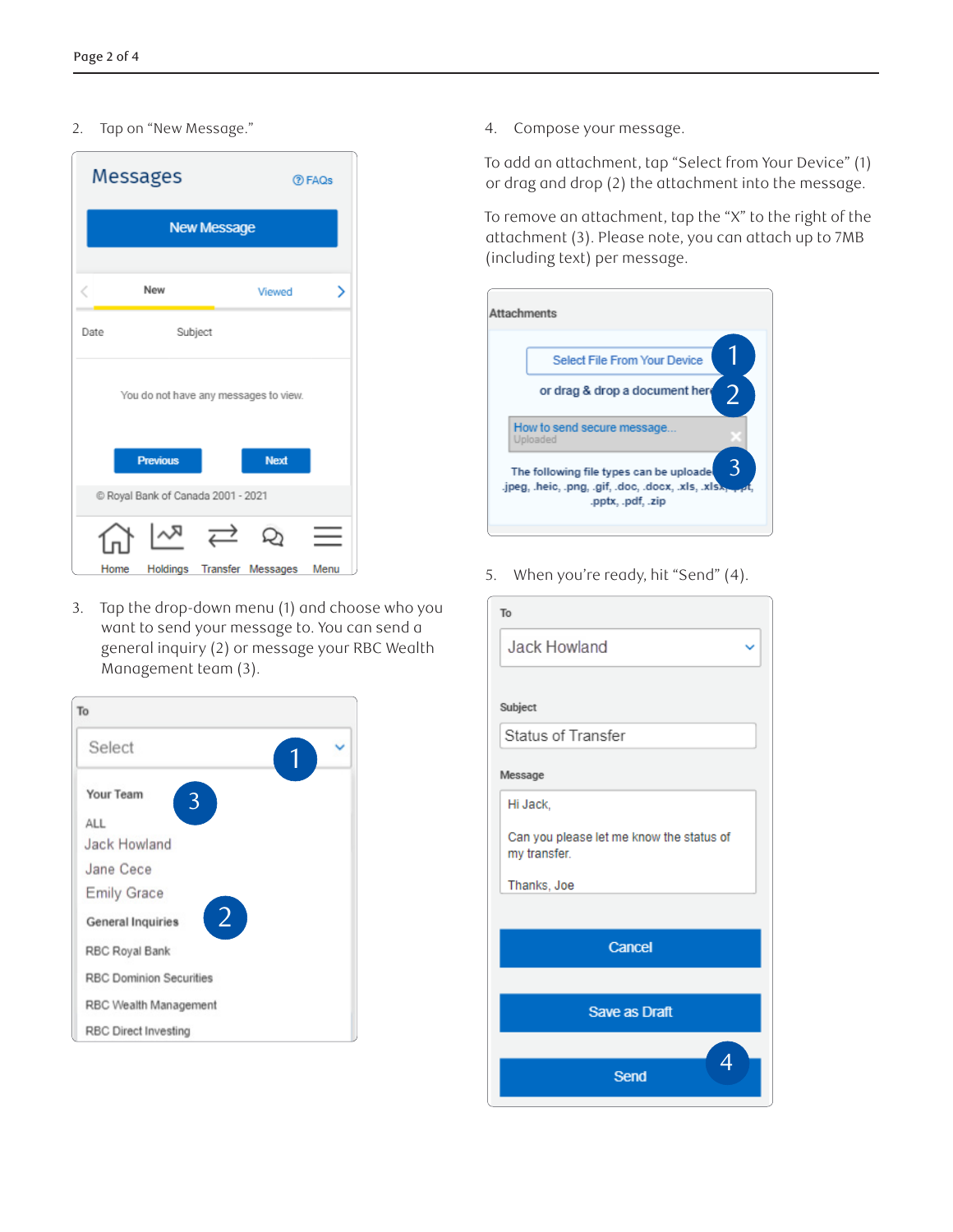## Receiving secure messages

1. Once logged into the RBC Mobile app, tap on the "Messages" tab at the bottom of your smartphone screen.

| Messages           |                                       |         | <b>DFAQs</b> |   |  |  |
|--------------------|---------------------------------------|---------|--------------|---|--|--|
| <b>New Message</b> |                                       |         |              |   |  |  |
|                    | New                                   |         | Viewed       | > |  |  |
| Date               |                                       | Subject |              |   |  |  |
|                    | You do not have any messages to view. |         |              |   |  |  |
|                    | <b>Previous</b>                       |         | Next         |   |  |  |
|                    |                                       |         |              |   |  |  |
|                    |                                       |         |              |   |  |  |

2. Tap on a message to view it.

| <b>Messages</b>                 |                            | <b>D</b> FAQs |  |  |  |
|---------------------------------|----------------------------|---------------|--|--|--|
| <b>New Message</b>              |                            |               |  |  |  |
| K<br>New                        | Viewed                     |               |  |  |  |
| Date                            | Subject                    |               |  |  |  |
| May 18, 2021 -<br>02:35 pm      | <b>Account RT</b>          | 侕             |  |  |  |
| O<br>May 18, 2021 -<br>02:34 pm | E-transfer                 | 侕             |  |  |  |
| May 13, 2021 -<br>12:18 pm      | Feedback                   | m             |  |  |  |
| May 13, 2021 -<br>12:12 pm      | Portfolio                  | 而             |  |  |  |
| May 13, 2021 -<br>11:53 am      | Wealth<br>Management       | 侕             |  |  |  |
| O<br>May 13, 2021 -<br>11:52 am | Royal Trust<br>Advisor     | 而             |  |  |  |
|                                 | ⇄                          |               |  |  |  |
| Home                            | Holdings Transfer Messages | Menu          |  |  |  |

3. Reply if needed.



# Getting notified by email when you receive a secure message

1. Once you're signed in, tap the menu tab/button at the bottom right of the screen (1). Then select "Settings".